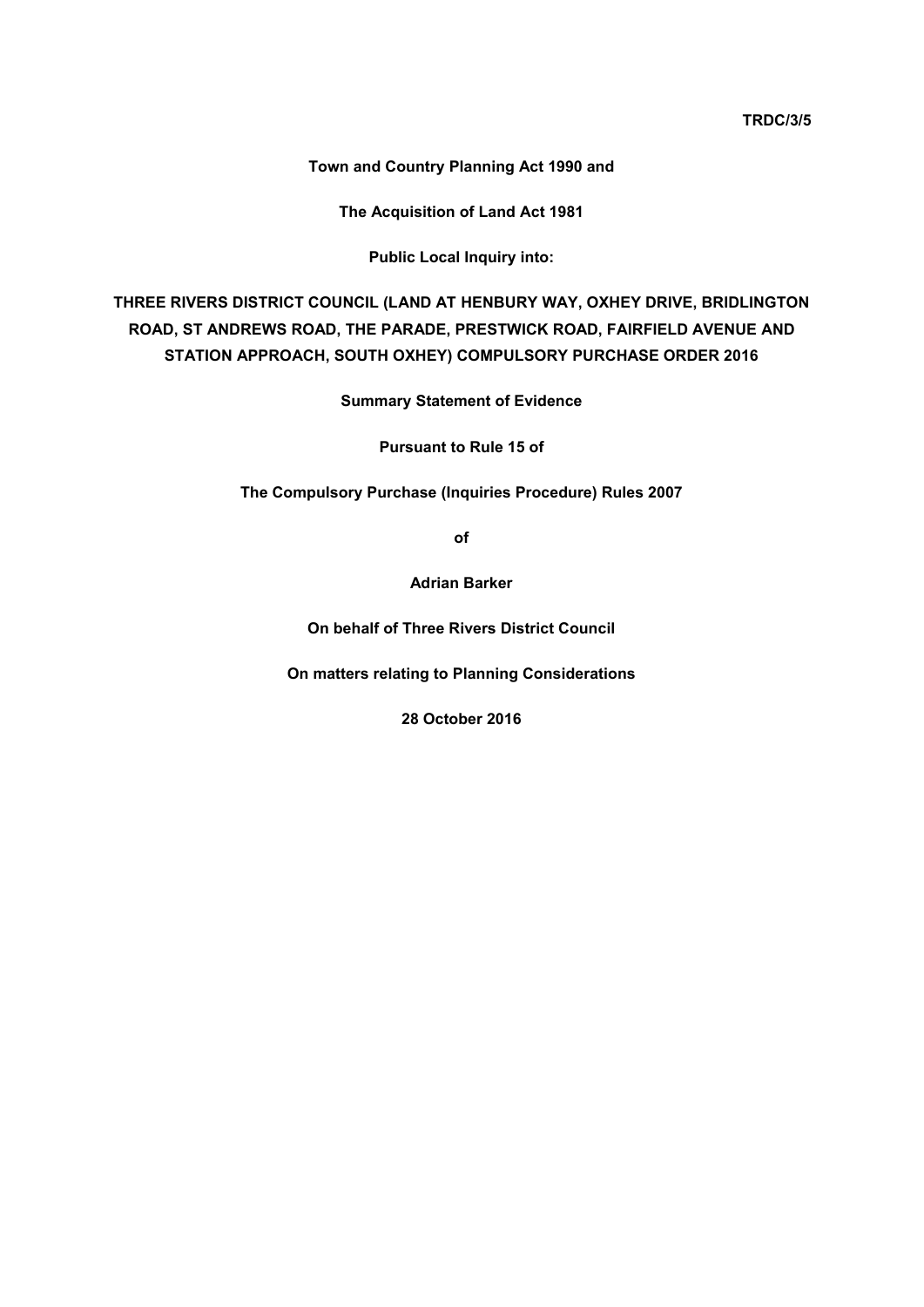## **CONTENTS**

## Page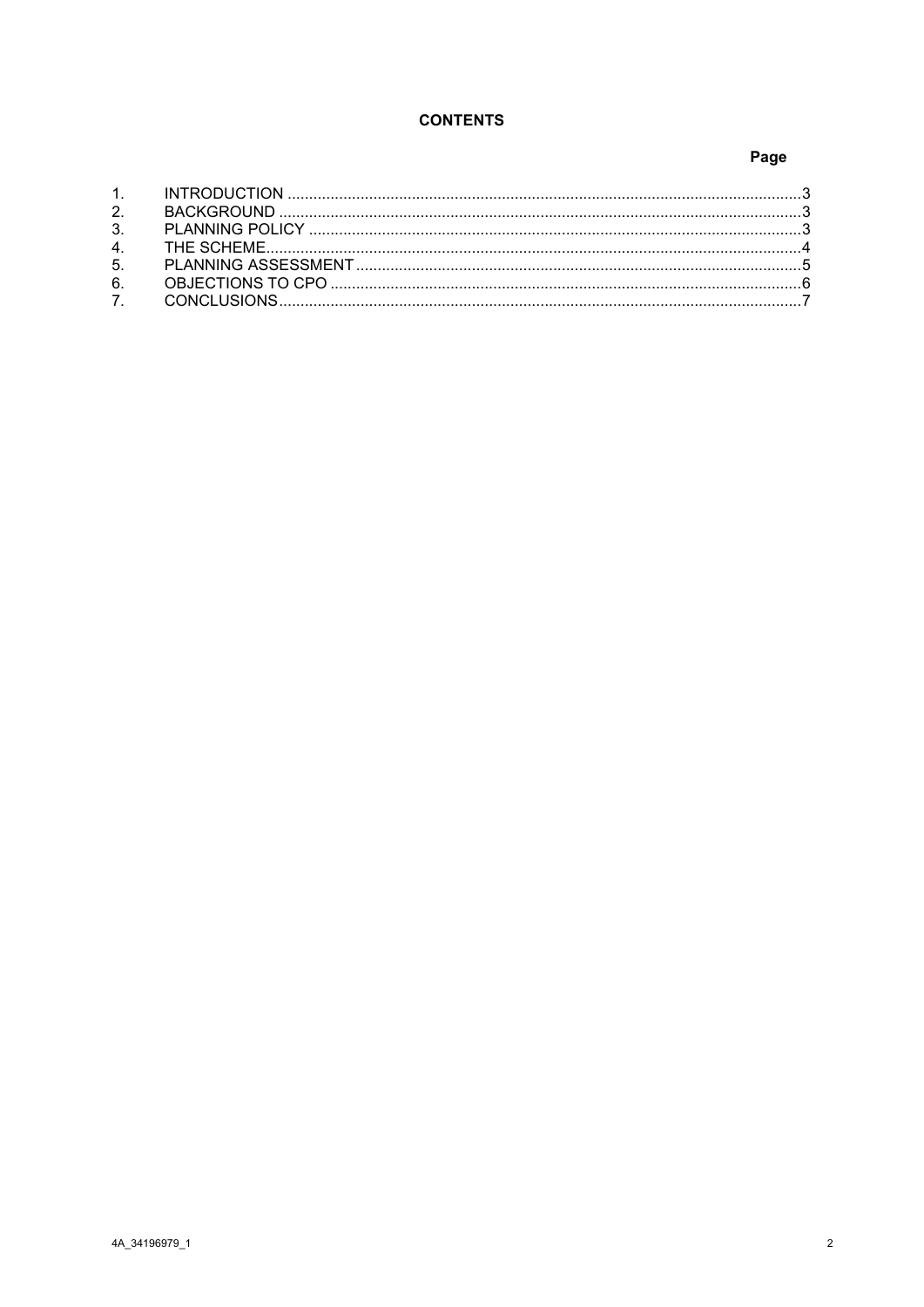#### <span id="page-2-0"></span>**1. INTRODUCTION**

- 1.1 I am Adrian Barker and I have over twenty-two years of planning experience including with regeneration projects such as South Acton in Ealing and Alma Estate in Enfield.
- 1.2 Further detail on my experience and the scope of my evidence is set out at section 1 of my proof.

### <span id="page-2-1"></span>**2. BACKGROUND**

2.1 South Oxhey has, for a number of years, been identified as a deprived area with a consequent local and policy aspiration to see improvement. Policy PSP2 k) of the adopted Core Strategy 2011 identifies the need for development in key centres to:

# **k) Promote regeneration in parts of South Oxhey to improve housing stock quality and reduce inequalities…**

- *2.2* To inform emerging policy, the South Oxhey Initiative was produced in December 2011 to support local aspirations to improve the estate and assess '*the appropriate level of intervention needed to affect the regeneration of the area'.* TRDC has taken forward the recommendations of the initiative. Part 3 of my evidence deals with planning policy and the development plan.
- 2.3 Planning application 16/0005/FUL was submitted to TRDC on 4 January 2016. The application was a hybrid with the description of development reading:

**Phased comprehensive redevelopment of land at South Oxhey (South Oxhey Central, Maylands Road, Hayling Road and Hallowes Crescent) to include the demolition of existing buildings and provision of residential- led mixed use development comprising C3, A1, A2, A3, A4, D1 and D2, with associated site preparation/ enabling works, transport infrastructure works, landscaping works and provision of car parking.**

- 2.4 Planning permission was issued on 31 May 2016 following consideration at committee on both 17 March and 21 April 2016, and completion of a S106 agreement securing contributions totalling £965,528.80 for education and facilities.
- 2.5 Further detail is given on the South Oxhey Initiative and application process at section 4 of my evidence.

#### <span id="page-2-2"></span>**3. PLANNING POLICY**

- 3.1 The development plan for the site comprises of:
	- 3.1.1 The Core Strategy, October 2011;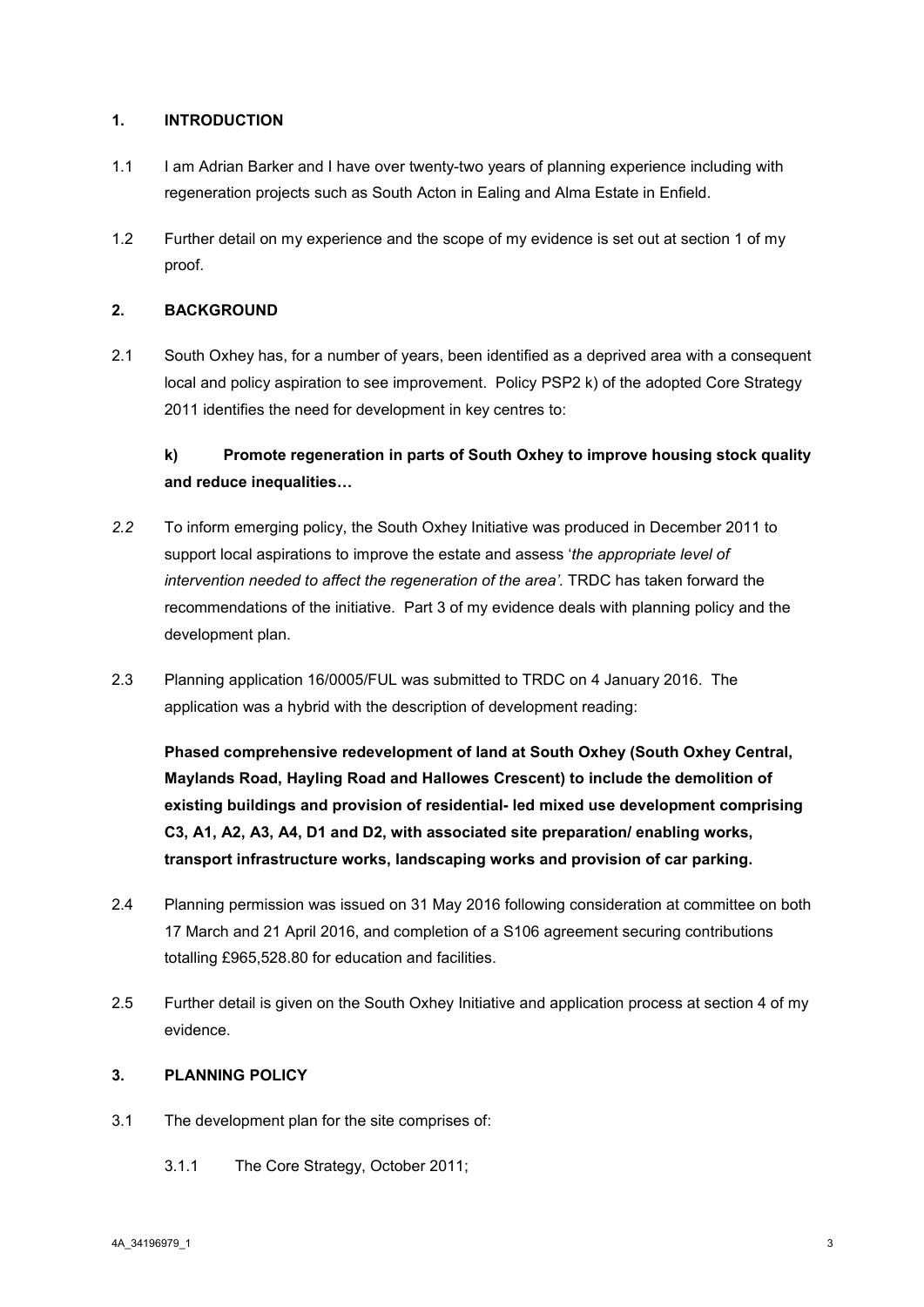- 3.1.2 Development Management Policies Local Development Document, July 2013; and
- <span id="page-3-0"></span>3.1.3 Site Allocations Local Development Document, November 2014

#### **4. THE SCHEME**

- 4.1 The regeneration plans propose the redevelopment of what is primarily a monotenure social housing estate and local retail precinct, to provide a new centre and mixed tenure community that capitalises on the area's good transport links.
- 4.2 The hybrid application included some elements in detail and some in outline.
- 4.3 Full planning permission was applied for:
	- 4.3.1 Development of South Oxhey Central Phase 1A, comprising 84 dwellings for private sale
	- 4.3.2 Temporary car parking- not Order Land
	- 4.3.3 Development at the satellite sites- not Order Land
	- 4.3.4 Enabling works
- 4.4 Outline planning permission was sought for:
	- 4.4.1 Up to 374 dwellings
	- 4.4.2 Up to 5,137 sqm of town centre uses, including a foodstore of up to 1,754 sqm
	- 4.4.3 Re-development of Station Approach
	- 4.4.4 Temporary car parking
	- 4.4.5 Enabling works
- 4.5 It is intended to bring forward development in 3 phases (see CD6.1(vi)).
- 4.6 Phase 1 will see delivery of 84 private for sale flats within four storey blocks, including the key landscape areas of Henbury Gardens and Henbury Place. On the satellite sites, there will be provision of 26 affordable units at Maylands Road, 22 affordable units at Hallowes Crescent and 8 private dwellings at Hayling Road.
- 4.7 All 96 existing Thrive Homes social tenants will be provided with suitable alternative accommodation. All new housing to be provided will be diverse and well planned, responding to current requirements.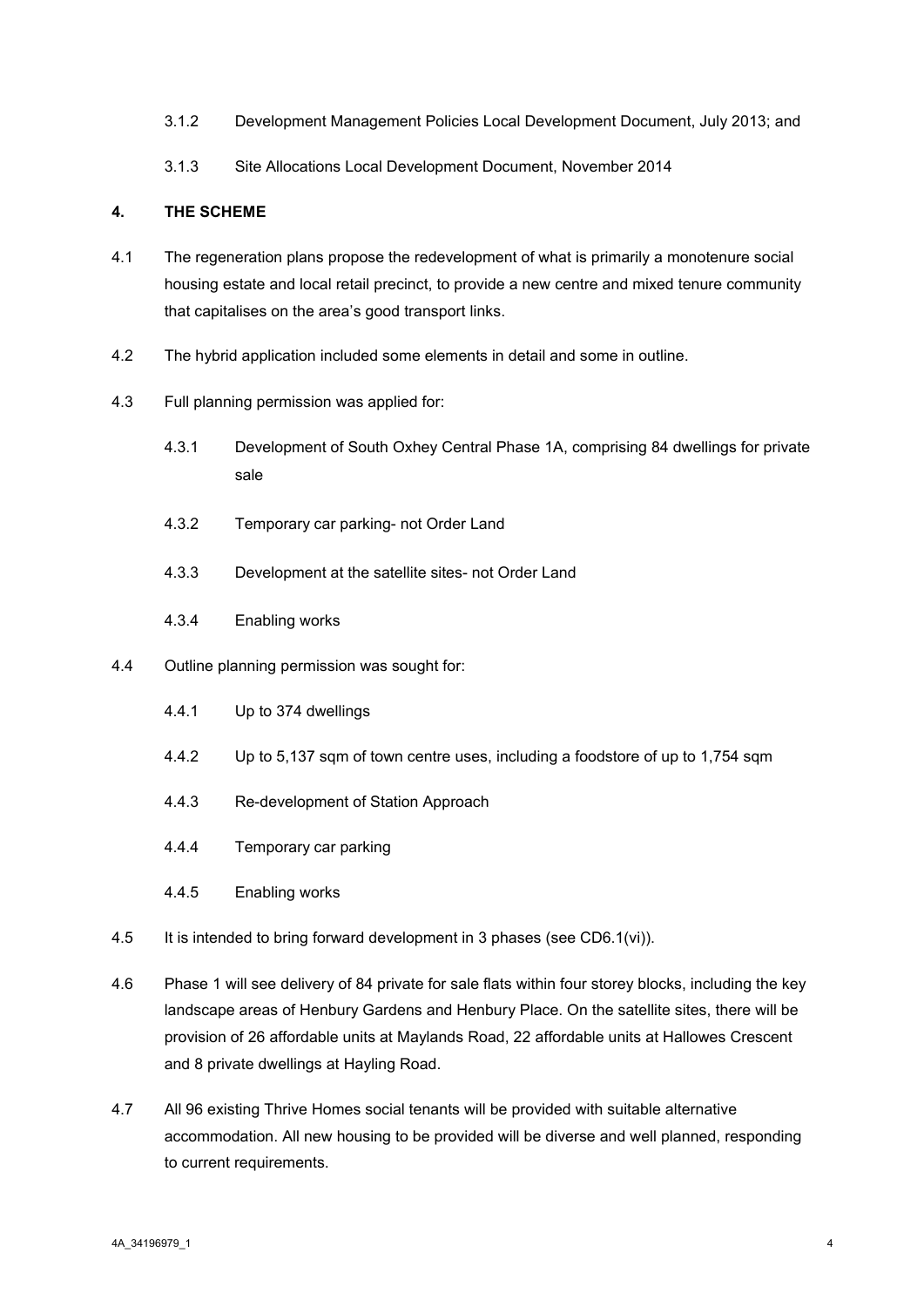- 4.8 The development will assist creation of a modern and vibrant community, delivering the type of focal point and '*heart*' that local residents require. It will be an area to be proud of, not only for the residents within the development, but also the wider community.
- 4.9 Further detail on scheme detail, phasing, the satellite sites and design can be found at section 4 of my proof.

#### <span id="page-4-0"></span>**5. PLANNING ASSESSMENT**

5.1 One of the main questions for the SoS to consider is:

## **whether the purpose for which the land is being acquired fits in with the adopted Local Plan for the area**

- 5.2 As previously highlighted the Order Land is covered by an adopted and up to date development plan, with numerous policies of direct relevance to the proposal which are considered within my detailed evidence (section 5).
- 5.3 In summary, the development is for regeneration of South Oxhey (Allocations LDD SA6). It will take place on previously developed land within a key centre in an urban area (CS policies CP2, PSP2). It will address deficiencies in housing stock (CS policy CP3), increase housing numbers and maximise use of a sustainable location (CS policy PSP2 and H29 Allocation LDD), whilst delivering a significant proportion of the district's planned housing supply (CS policy CP2) and creating a reconfigured centre which is viable (Allocation LDD SA4).
- 5.4 Buildings will be sustainable (CS policy CP1), the scheme recognises the sites sustainable location from a transport perspective (CS policy P10), it represents a robust master planned design approach (CS policyCP2) and will deliver significant environmental improvements.
- 5.5 Affordable housing provision has been informed by scheme viability and will deliver 96 (18.7%) units. As such there will be no net loss in affordable housing provision.
- 5.6 The Order Land is well served by public transport, being proximate to the Carpenters Park overland railway station and being well served by buses. As paragraph 39 of the NPPF makes clear parking requirements need to take into account '*the availability of and opportunities for public transport'*, accordingly, the car parking approach will seek to ensure that there is sufficient, but not excessive, provision.
- 5.7 It is evident that the scheme design has sought to recognise and respond to site context. It has followed common urban design principles through provision of a clear block structure utilising perimeter forms, with a network of streets where pedestrians and cyclists are welcomed. There will be obvious improvement in the site layout and quality of housing stock along with a range of connected quality open spaces and sustainability improvements. There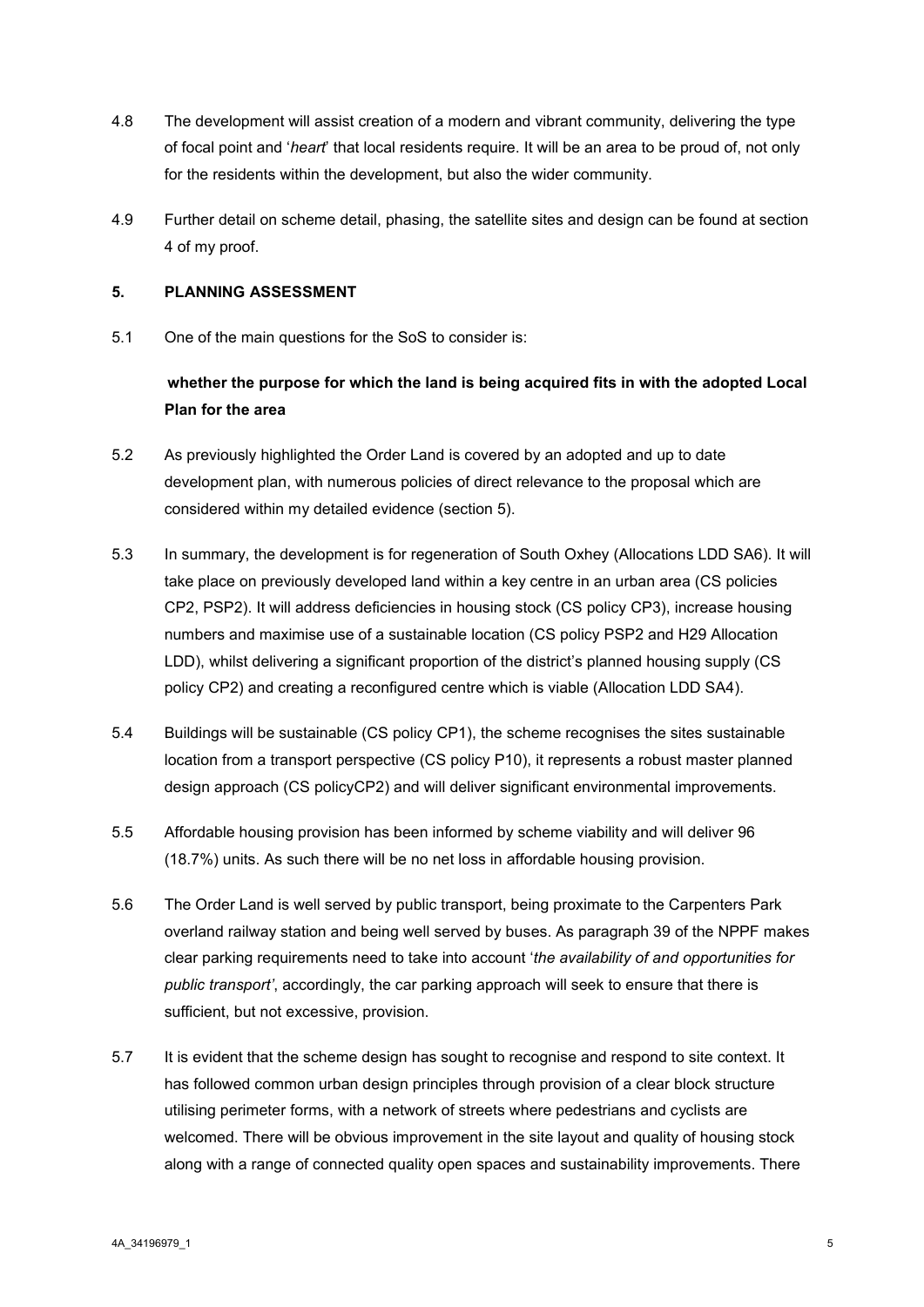will be clearly defined public/ private spaces, with the introduction of doors on streets and overlooking from residential and non-residential uses to enhance surveillance and safety.

- 5.8 New homes will be a significant improvement over the existing stock. They will be more fuel efficient, accessible and designed in line with 'secure by design' principles, satisfying the requirements of policy DM4.
- 5.9 The development will deliver a significant uplift in the quality of the public realm and open space within the site through:
	- 5.9.1 New public realm and useable public space at Station Square;
	- 5.9.2 the Market Place;
	- 5.9.3 Henbury Place (green amenity/ recreation and play space); and
	- 5.9.4 Significant enhancement to the existing green area to the west of Henbury Way.

### <span id="page-5-0"></span>**6. OBJECTIONS TO CPO**

- 6.1 As detailed at section 6 of my evidence a number of planning related objections have been raised to the Order although it is clear that these were considered when the application was approved, whilst there has been no *fresh material or change in circumstances* since planning permission was issued.
- 6.2 Although the redevelopment has a significant role to play in TRDC being able to achieve its ambitious housing target, the proposals will bring about a wide range of benefits in the public interest, including providing a well-planned and legible community, better quality and varied housing, creation and protection of employment opportunities, an improved and viable town centre, a community focus and sense of identity, minimising crime and disorder, significantly improved public realm and landscaped areas, more sustainable buildings and environmental improvements.
- 6.3 It is important to ensure that links between the new central development and the station are maximised. It is for this reason that station approach is considered fundamental to the proposed regeneration of the area.
- 6.4 In recognition of the loss of the car parks at Station Approach and Bridlington Road the scheme intends to provide 75 temporary spaces (55 at Henbury Way and 20 at Baden Hall) to avoid disruption to trade within the cetre. The phasing of development has also been carefully scheduled to minimise disruption.